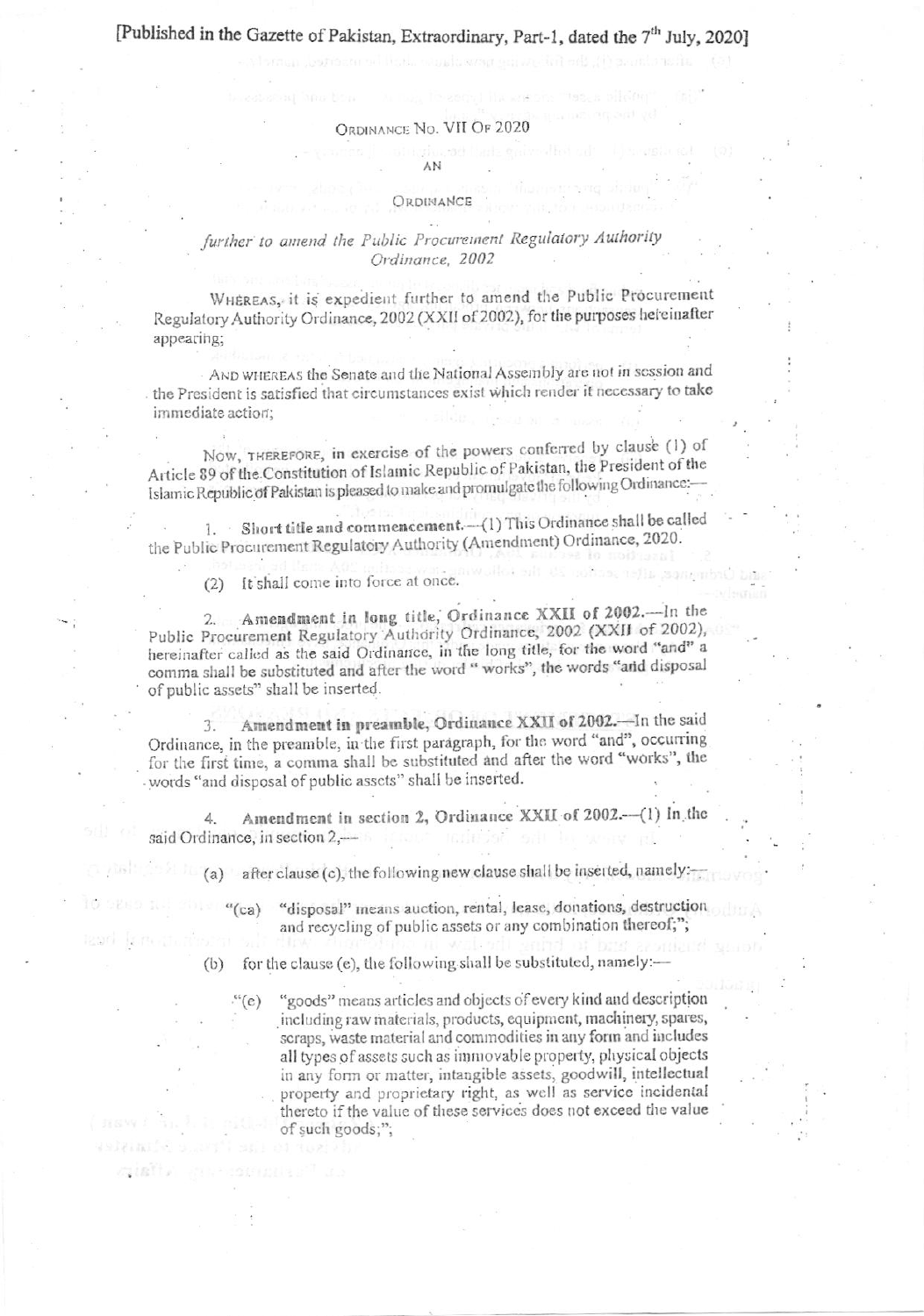- (c) after clause (j), the following new clause shall be inserted, namely:-
	- "public asset" means all types of goods owned and possessed  $\sqrt[4\pi]{(a)}$ by the procuring agency;"; and.
- for clause (1), the following shall be substituted, namely:--- $(d)$ 
	- "(I) "public procurement" means acquisition of goods, services or construction of any works financed wholly or partly out of the

public fund and includes disposal of public assets and commercial transactions between procuring agency and private party, in terms of which the private party is allowed to-

- perform a procuring agency's assigned functions, including  $(i)$ operations and management, on its behalf;
- assume the use of public asset; or  $(i)$
- receive a benefit either from budget or revenue of the  $(iii)$ Federal Government or from fees or charges to be collected by the private party for performing the procuring agency's function or any combination thereof;".

Insertion of section 20A, Ordinance XXII of 2002.-(1) In the 5. said Ordinance, after section 20, the following new section 20A shall be inserted, namely:-

 $420A -$ 

Mechanism for grievance redressal.-The procuring agency shall, by rules and regulations made under this Ordinance, have a mechanism for grievance redressal of bidder during procurement.".

## ND REASONS

In view of the peculiar social and economic challenges to the governance model, only a few amendments in the Public Procurement Regulatory Authority Ordinance, 2002 have been made over the years to provide for ease of doing business and to bring the law in conformity with the international best practices.

(Zaheer-Ud-Din Babar Awan) Advisor to the Prime Minister on Parliamentary Affairs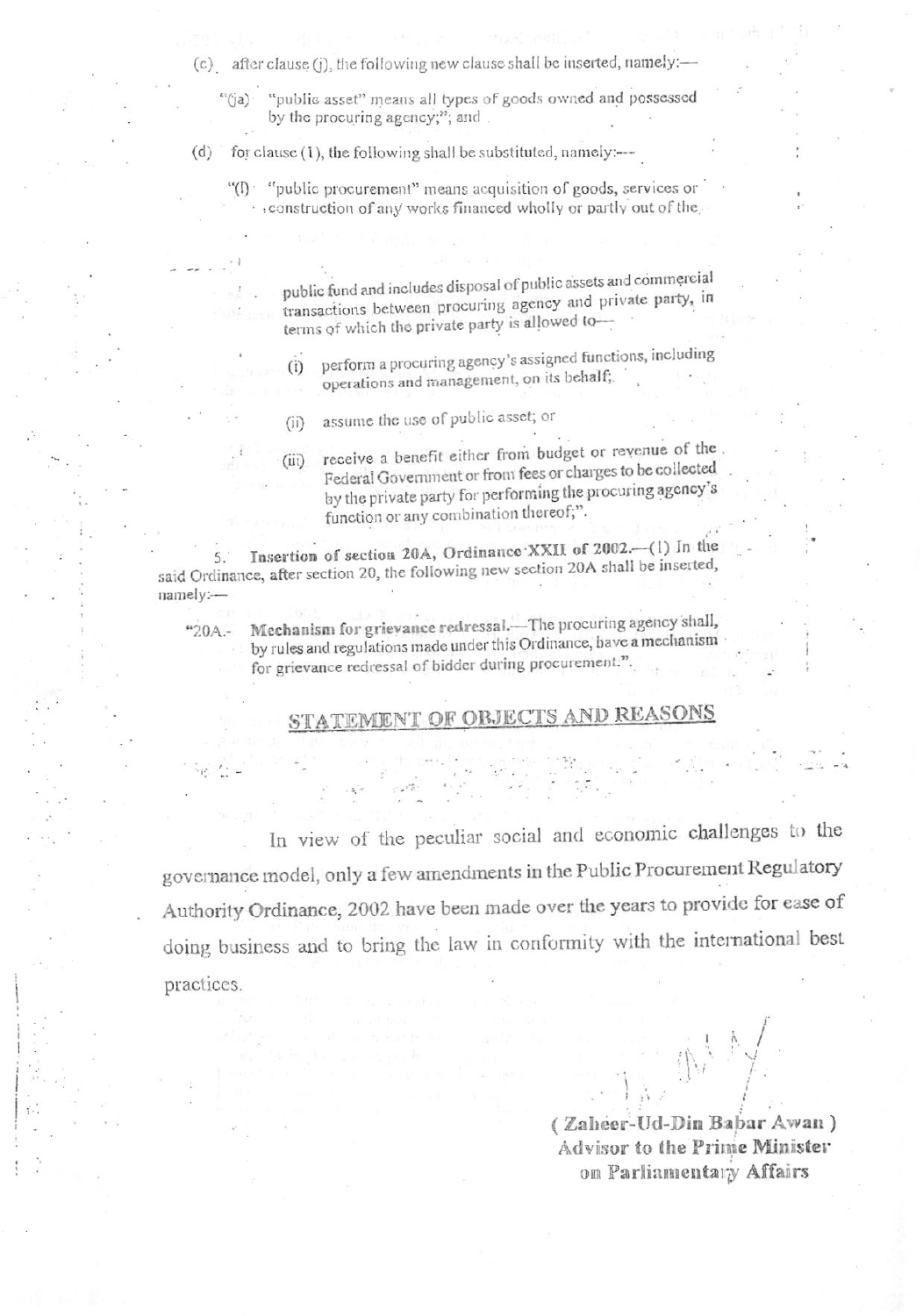[جريده پاکستان،غير معمولي،حصه اول،مورنته 7/جولائي 2020ء ميں شائع ہوا]

آرڈینٹس بمبر یم بج پیم ہوا۔ پلک پروکیورمنٹ ریگولیٹری اتفارٹی آرۇينىس،٢٠٠٢ مەمىل مۇيلەتەسىم كەنجا كاترۇينىس

ہرگاہ کہ، یقرین مصلحت ہے کہ بعدازیں خاہرہونے والی اغراض کے لیے، پبک پروکیورمنٹ ریگولیٹری اتھارٹی آرڈیننس،۲۰۰۲ء(نمبر۲۲ مجربی<sup>4</sup>۲۰۰۲ء) میں مزید ترمیم کی جائے؛ اور چونکہ بینٹ اورقو می آمبلی کےاحلاس نہیں ہور ہے ہیں اورصد رمملکت کواظمینان حاصل ہے کہ ایسے حالا ت موجود ہیں جن بناء پرفوری کارروائی کرناضروری ہوگیاہے۔ لہذا،اب اسلامی جمہوریہ پاکستان کے دستور کے آرٹیکل ۸۹ کی شق (۱) کی روسے حاصل شدہ اختیارات کو استعال کرتے ہوئےصدرمملکت اسلامی جمہوریہ پاکستان نے حسب ذیل آرڈیننس وشع اور جاری کیا ہے:۔۔ ا۔ مختصر عنوان اورآغاز نغاف۔ (۱) یہ آرڈینس پاک پروکیورمنٹ ریگولیٹری اتحارٹی (ترمیمی) آرڈیننس، ۲۰۲<sub>۴ء</sub>کےنام سے موسوم ہوگا۔ (۲) ی<sup>فی ا</sup>لفورنافذ ک<sup>عمل</sup> ہوگا۔

۲\_ آرڈینٹس نمبر۲۴ مجر پی ۲۰۰۲ء کے بطویل عنوان ش ترجیم۔ پلک پردکیورسٹ ریگولیٹری اتھارٹی آرڈیننس نمبر۲۲ مجریہ ۲۰۰۲ءمیں،بعدازیں جس کا حوالہ مٰدکورہ آرڈیننس کےطور پردیا گیاہے کے،طویل عنوان میں، لفظ''ادر'' کوسکتہ سے تبدیل کر دیا جائے گا اور لفظ'' کاموں'' کے بعد، الفاظ''اور پبلک ا ثاثہ جات کے بندوبست'' شامل کردیئے جا کیں گے۔

سو سے **آرڈیننس نمبر۲۲ مجریہ ۲۰۰۶ء کے ،ابتدائیہ کی ترمیم۔** غلورہ آرڈینس میں، ابتدائیہ میں، پہلے پیراگراف میں،لفظ''ادر''، پہلی مرتبہآنے پر،سکتہ سے تبدیل کر دیا جائے گااورلفظ'' کاموں'' کے بعد،الفاظ ''اور پبلک اثاثہ جات کے بندوبست'' شال کردیجے جا کیں گے۔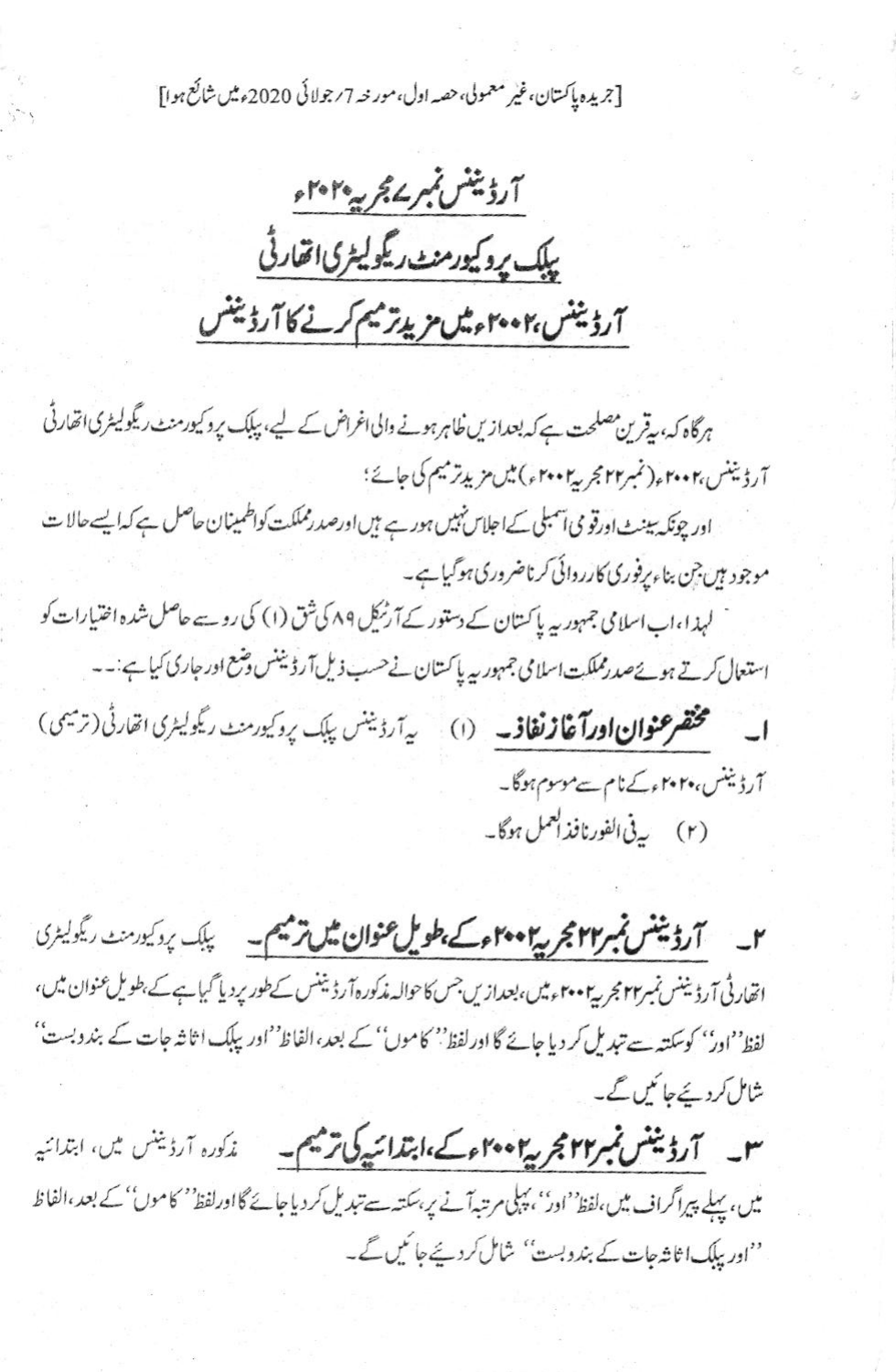میں آرڈیننس نمبر۲۴ مجر پی<sup>4</sup>۴۰۲ ک<sup>ی</sup> ،دفعہ ایس ترمیم۔ ن*زکورہ آرڈیننس میں،دفعہ ای*ں،۔ (الف) شق(ج) کے بعد، حب ذیل نئی شق شامل کردی جائے گی، یعنی:۔ '' (ج الف) ''بندوبست'' سے بیک اثاثہ جات پااس کے کسی بھی مجموعہ کی نیلا می، کرایه، پنه، انهدام اوردوباره کارآمد بنانامرادی؛''؛

(پ) شق(ه) کو،حب ذیل سے تبدیل کردیاجائے گا، یعنی۔ ''(ه)'' ''مال'' سے ہر قسم اور نوع کی اشیاء اور چیزیں مراد ہیں اس میں خام مال، مصنوعات،سامان،شینری،فالتو،کہاڑ،۔پلاکارشئے ادرکارآ مداشیاءشامل ہیں جوکسی بھی شکل میں ہوں ادراس میں اثاثہ جات کی تمام اقسام جیسے کہ غیر منقولہ جائیداد، کسی بھی شکل پا ماد ہ میں طبیعی اشیاء، نا قابل گردنت ا ثا ش*ہ جات ،سا کھ ت*خلیقی مواداور حق مالکانه نیز اس طرح کی ذیلی سروس شامل ہیں اگران سروسز کی مالیت مذکورہ مال کی مالیت سےتجاوز نہ کرتی ہوں بین ہ

(ج) شن (ی) کے بعد، حب ذیل نی شن شامل کردی جائے گی، یعنی:۔ ''(یالف) ''بېلک اثاثہُ' سے پردکیورنگ ایجنسی کی جانب سے ملکیتی اورتحویلی اشياءكى تمام اقسام مراديين بمعجماور

'' (ل) '' بِبَلَك پروکیورمنٹ'' سے مال،سروسز کاحصول یا کوئی بھی تقییراتی کام مراد ہے جس میں بیک فنڈ سے کلی یا جزوی طور پر قم لگائی گئی ہواوراس میں پروکیورنگ انچنسی ادرنجی فریق کے درمیان بیلک اثاثہ جات اورتجارتی معاملات کا تصفیہ شامل ہے، جس کے مفہوم میں نجی فریق کواجازت دی ہو کہ۔ (اوّل) پروکیورنگ ایجنسی کےتفویض شدہ کار بائے منصبی انجام دے،اس میں اس کی جانب سے،اقدامات کرنااورانتظام کرناشامل ہے؛